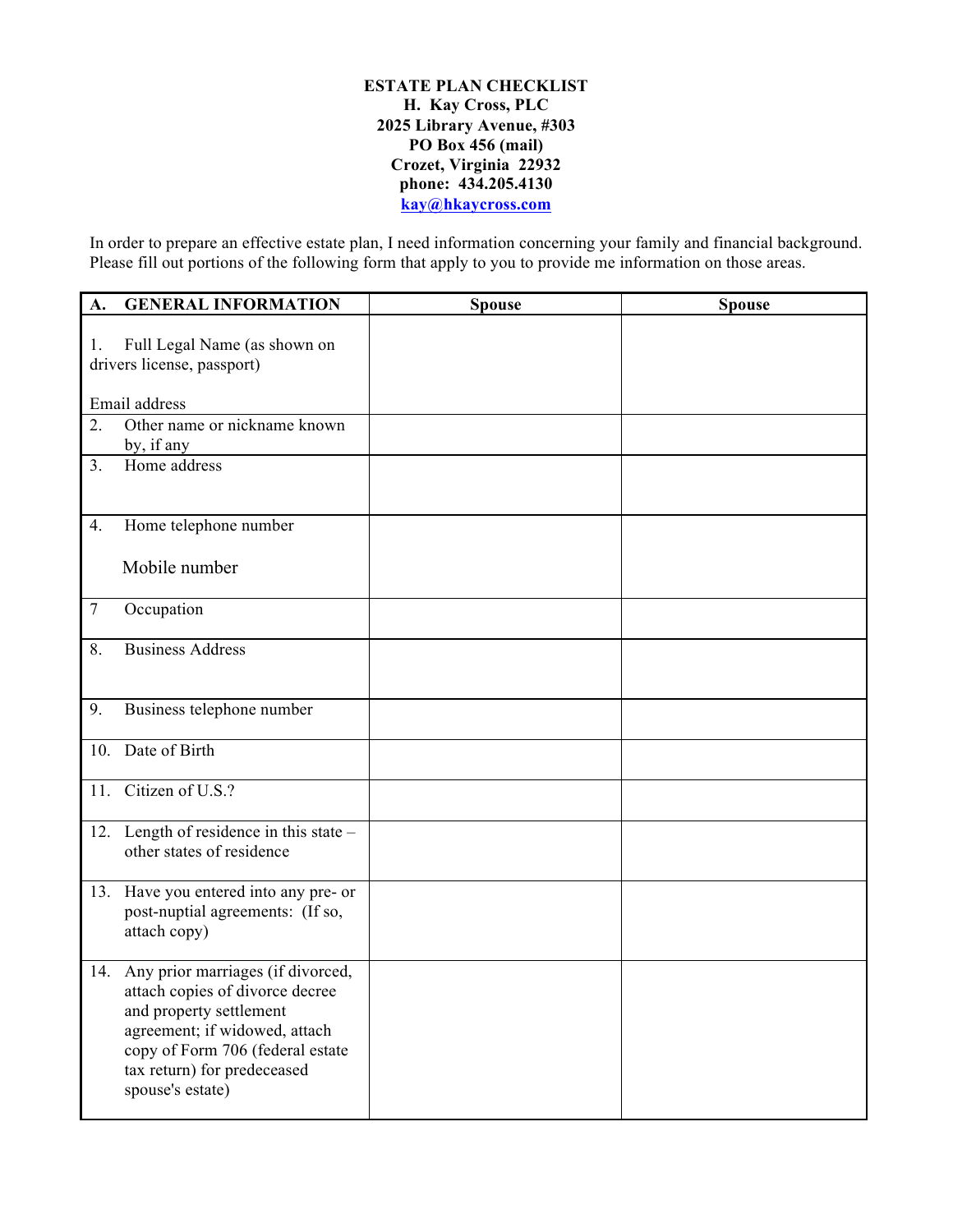## **B. FAMILY INFORMATION**

| 1.             | Children (Fill out for each child and use back of page if necessary) |
|----------------|----------------------------------------------------------------------|
| a.             | Name:                                                                |
|                | Date of Birth:                                                       |
|                | Address:                                                             |
|                | Phone #:<br>Email:                                                   |
|                | Name of Child's Spouse:                                              |
|                | Note if from prior marriage (and indicate parent) or if adopted      |
|                | <b>Special Needs?</b>                                                |
| $b$ .          | Name:                                                                |
|                | Date of Birth:                                                       |
|                | Address:                                                             |
|                | Phone#:<br>Email:                                                    |
|                | Name of Child's Spouse:                                              |
|                | Note if from prior marriage (and indicate parent) or if adopted      |
|                | Special Needs?                                                       |
| $\mathbf{c}$ . | Name:                                                                |
|                | Date of Birth:                                                       |
|                | Address:                                                             |
|                | Phone#:<br>Email:                                                    |
|                | Name of Child's Spouse:                                              |
|                | Note if from prior marriage (and indicate parent) or if adopted      |
|                | Special Needs?                                                       |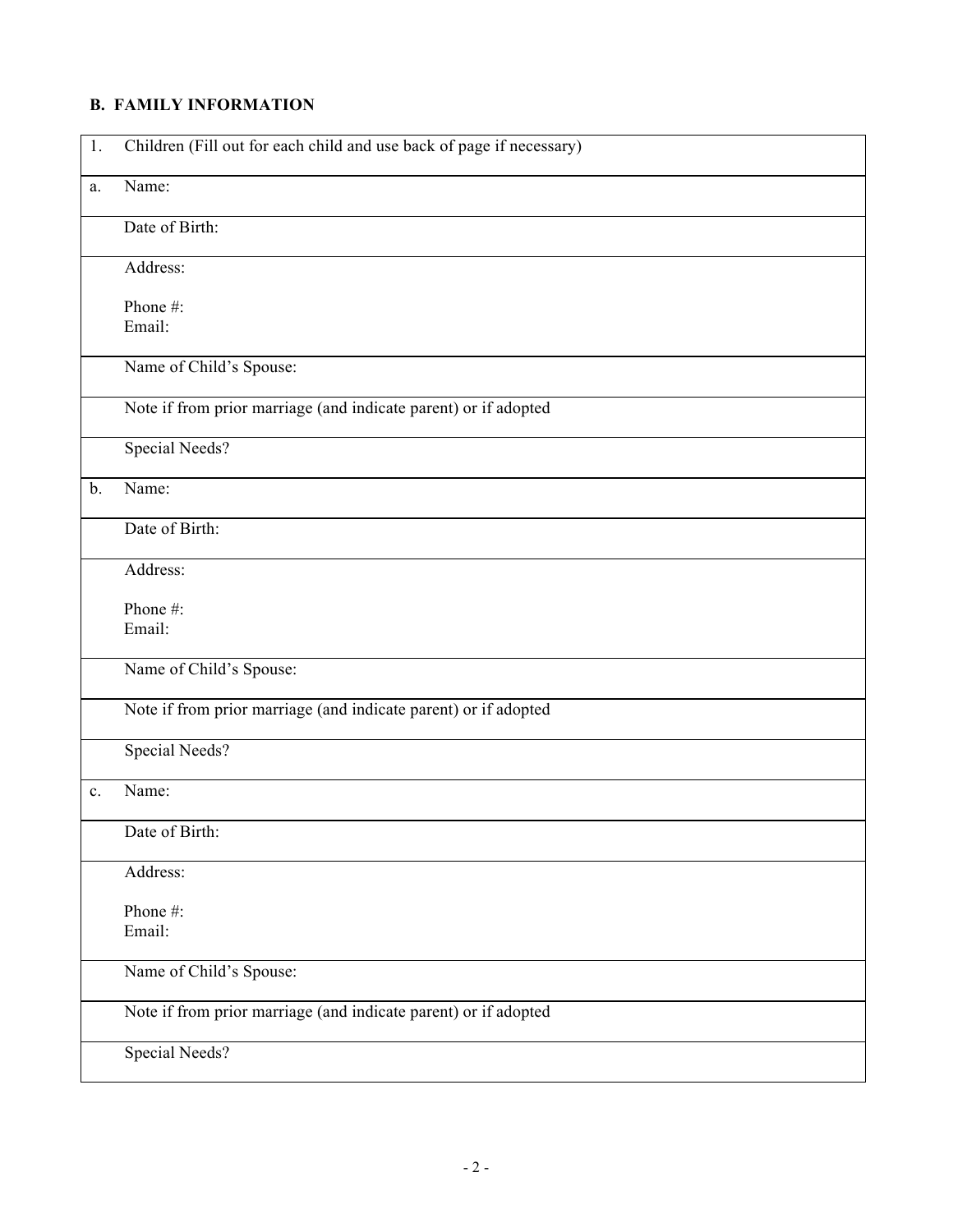| 2. |                 | Grandchildren (Fill out for each grandchild and use back of page if necessary) |    |                 |  |
|----|-----------------|--------------------------------------------------------------------------------|----|-----------------|--|
| a. | Name            |                                                                                | d. | Name            |  |
|    | Age             |                                                                                |    | Age             |  |
|    | Indicate parent |                                                                                |    | Indicate parent |  |
| b. | Name            |                                                                                | e. | Name            |  |
|    | Age             |                                                                                |    | Age             |  |
|    | Indicate parent |                                                                                |    | Indicate parent |  |
| c. | Name            |                                                                                | f. | Name            |  |
|    | Age             |                                                                                |    | Age             |  |
|    | Indicate parent |                                                                                |    | Indicate parent |  |

| 3.<br>Parents                 | <b>Spouse</b> | <b>Spouse</b> |
|-------------------------------|---------------|---------------|
| Names:                        |               |               |
| Father                        |               |               |
| Mother                        |               |               |
| Ages:                         |               |               |
| Estimated size of estate:     |               |               |
| Father                        |               |               |
| Mother                        |               |               |
| Any special circumstances or  |               |               |
| family relationships that may |               |               |
| affect plan of disposition of |               |               |
| assets at death               |               |               |

# **C. ADVISORS (Please list name and telephone numbers)**

| 1. | Other lawyers      |
|----|--------------------|
| 2. | Accountant         |
| 3. | Stockbroker        |
| 4. | Investment advisor |
| 5. | Insurance Agent    |
| 6. | Other (identify)   |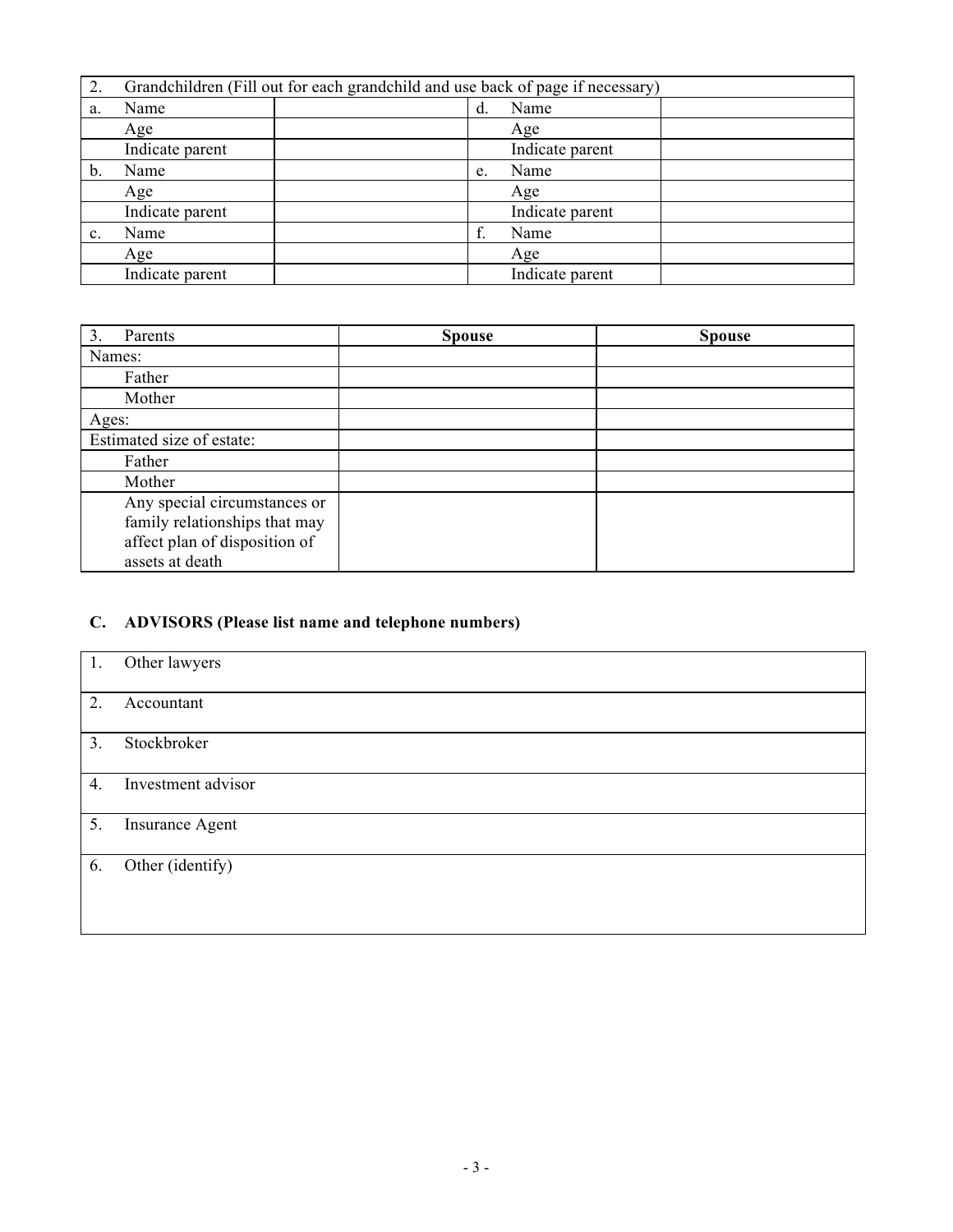## **D. PERSONAL ASSETS (use appropriate current market value; attach extra sheets if necessary)**

|                  |                                                                                                   | <b>Spouse</b> | <b>Spouse</b> | Joint |
|------------------|---------------------------------------------------------------------------------------------------|---------------|---------------|-------|
| 1.               | <b>Bank</b> accounts                                                                              |               |               |       |
| 2.               | Certificates of deposit                                                                           |               |               |       |
| 3 <sub>1</sub>   | Stocks (indicate original<br>cost below):                                                         |               |               |       |
| 4.               | Bonds (including E, EE)                                                                           |               |               |       |
| 5.               | Mutual funds                                                                                      |               |               |       |
| 6.               | Amounts owed to you                                                                               |               |               |       |
| 7.               | Interest in trusts and estates                                                                    |               |               |       |
| $\overline{8}$ . | Interest in limited<br>partnerships (indicate name,<br>% of ownership and original<br>investment) |               |               |       |
| 9.               | Jewelry and furs                                                                                  |               |               |       |
| 10.              | Coins, stamp and other<br>collections                                                             |               |               |       |
| 11.              | Antiques and works of art                                                                         |               |               |       |
|                  | 12. Furniture and other<br>household effects                                                      |               |               |       |
|                  | 13. Automobiles                                                                                   |               |               |       |
|                  | 14. Boats                                                                                         |               |               |       |
| 15.              | Stock options                                                                                     |               |               |       |
| 16.              | Other miscellaneous assets<br>(describe)                                                          |               |               |       |
| Total            |                                                                                                   |               |               |       |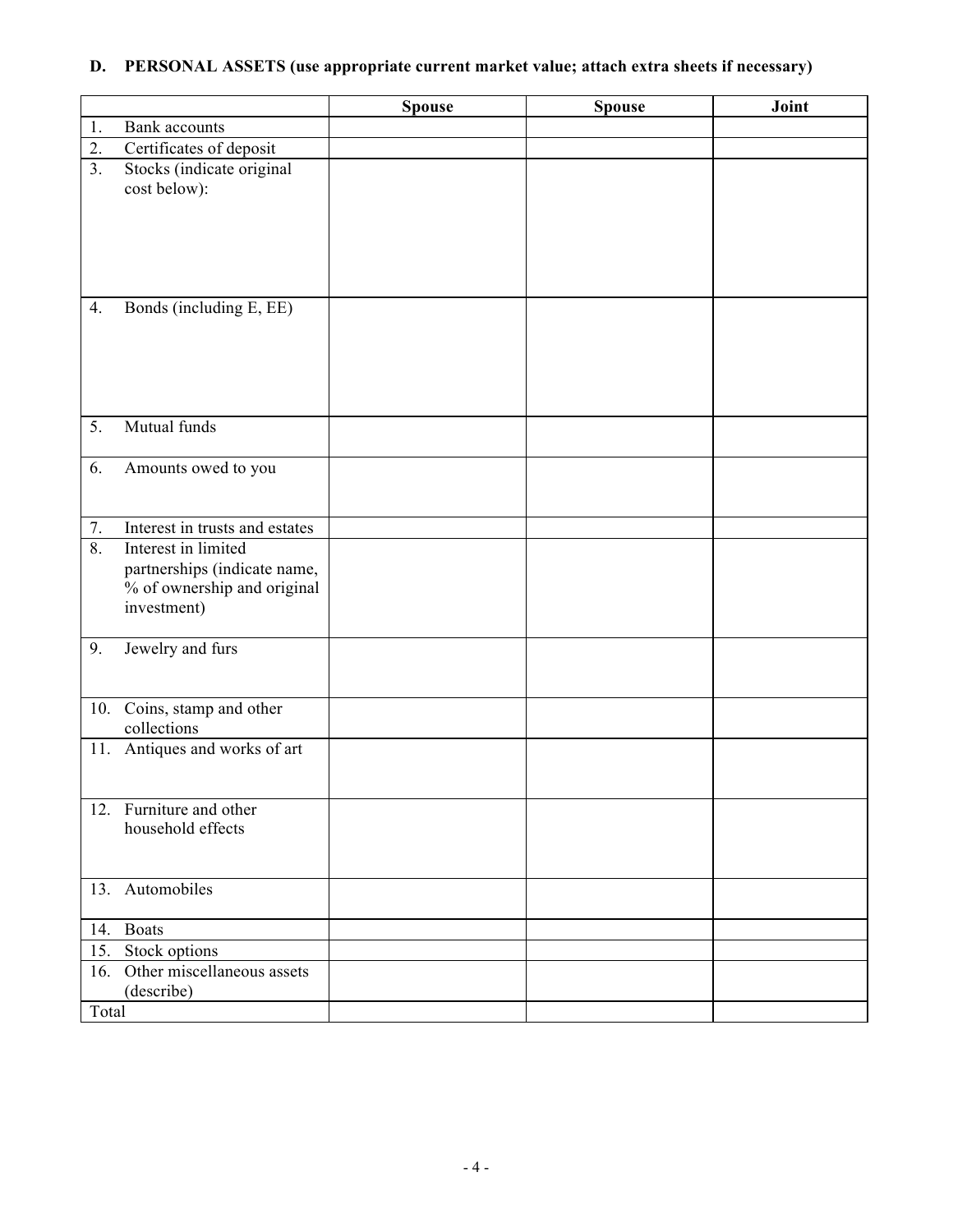### **E. RESIDENCES**

|    |                         | <b>Spouse</b> | <b>Spouse</b> | Joint |
|----|-------------------------|---------------|---------------|-------|
| 1. | Principal residence     |               |               |       |
|    | State:                  |               |               |       |
|    | Cost plus improvements: |               |               |       |
|    | Mortgages               |               |               |       |
| 2. | Vacation Home           |               |               |       |
|    | State:                  |               |               |       |
|    | Cost plus improvements: |               |               |       |
|    | Mortgages               |               |               |       |
|    | Rental Property?        |               |               |       |

#### **F. FAMILY BUSINESS**

| Name                          |                                                                                  |    |           |  |  |  |
|-------------------------------|----------------------------------------------------------------------------------|----|-----------|--|--|--|
| Address                       |                                                                                  |    |           |  |  |  |
|                               |                                                                                  |    |           |  |  |  |
|                               | Indicate form of ownership (e.g., corporation, partnership, sole proprietorship) |    |           |  |  |  |
| Approximate value of business |                                                                                  |    |           |  |  |  |
| % of ownership                | $H$ :                                                                            | W: | Children: |  |  |  |
| Original investment           | $H$ :                                                                            | W: | Children: |  |  |  |

Attach copies of buy-sell agreement, if any, relating to transfer of interest during lifetime or at death, employment agreements and financial statements.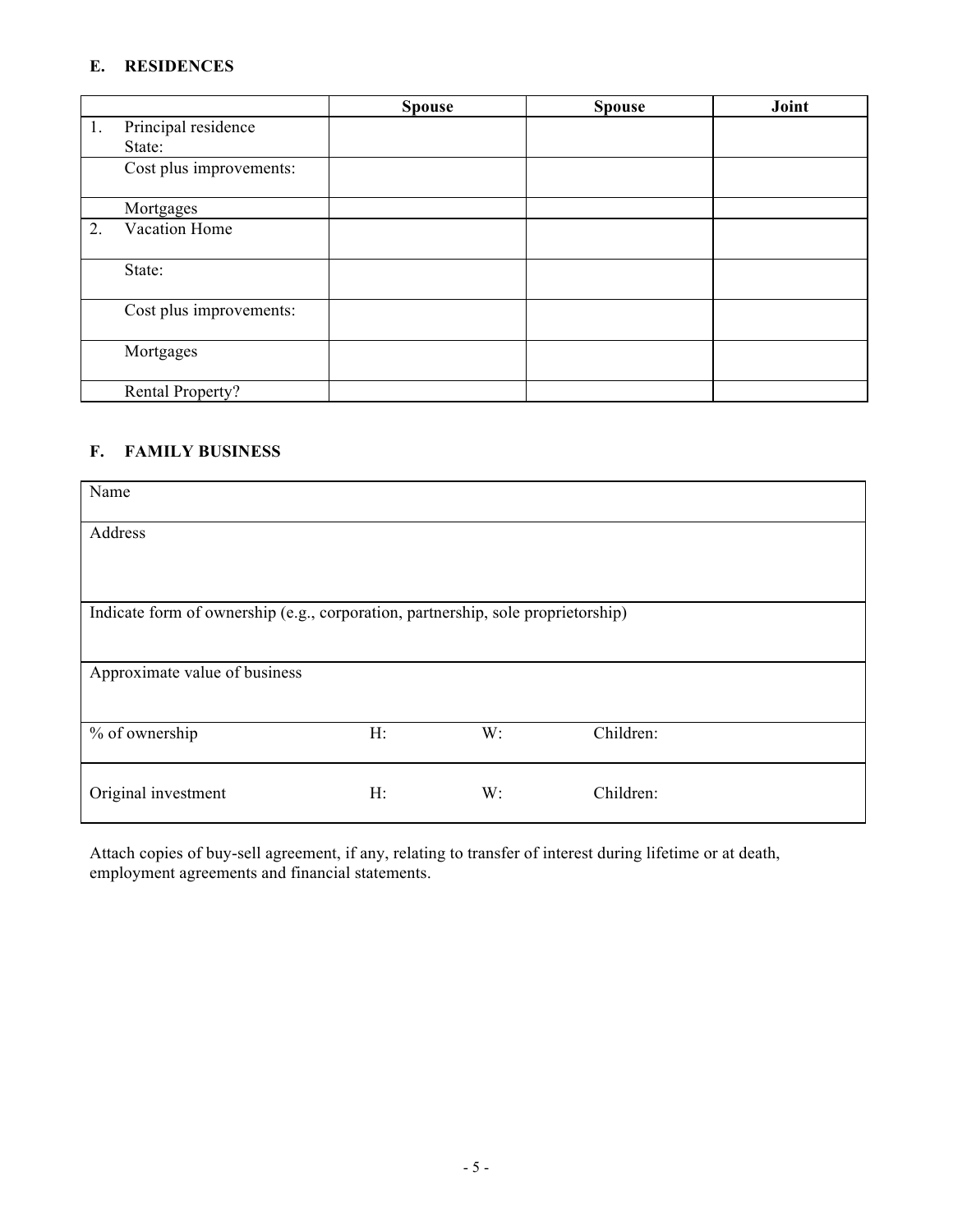### **G. LIFE INSURANCE**

| 1. | Name of company and policy number                |
|----|--------------------------------------------------|
|    | a. Type of policy (i.e., term, whole life, etc.) |
|    | b. Insured                                       |
|    | c. Owner                                         |
|    | d. Primary beneficiary                           |
|    | e. Contingent beneficiary                        |
|    | Face value                                       |
|    | g. Cash surrender value                          |
|    | h. Amount of outstanding loan                    |
|    | i. Annual premium                                |
| 2. | Name of company and policy number                |
|    | a. Type of policy (i.e., term, whole life, etc.) |
|    | b. Insured                                       |
|    | c. Owner                                         |
|    | d. Primary beneficiary                           |
|    | e. Contingent beneficiary                        |
|    | f. Face value                                    |
|    | g. Cash surrender value                          |
|    | h. Amount of outstanding loan                    |
|    | i. Annual premium                                |

# **Use back of page if more than 2 policies**

## **H. RETIREMENT PLANS**

|                |                                          | <b>Spouse</b> | <b>Spouse</b> |
|----------------|------------------------------------------|---------------|---------------|
|                | Pension Plan                             |               |               |
|                | a. Present value                         |               |               |
|                | b. Your contribution                     |               |               |
|                | c. Vested (indicate %)                   |               |               |
|                | d. Insurance held in plan (face value)   |               |               |
|                | e. Beneficiary designation (attach copy) |               |               |
|                | f. Attach copy of most recent report of  |               |               |
|                | your interest                            |               |               |
| 2.             | Profit-Sharing Plan                      |               |               |
|                | a. Present value                         |               |               |
|                | b. Your contributions                    |               |               |
|                | c. Vested (indicate %)                   |               |               |
|                | d. Insurance held in plan (face value)   |               |               |
|                | e. Beneficiary designation (attach copy) |               |               |
|                | f. Attach copy of most recent report of  |               |               |
|                | your interest                            |               |               |
| 3 <sub>1</sub> | <b>IRA</b>                               |               |               |
|                | Note: If you have more than one IRA,     |               |               |
|                | please use back of page to provide the   |               |               |
|                | requested information for all IRA's      |               |               |
|                | a. Present value                         |               |               |
|                | b. Beneficiary designation (attach copy) |               |               |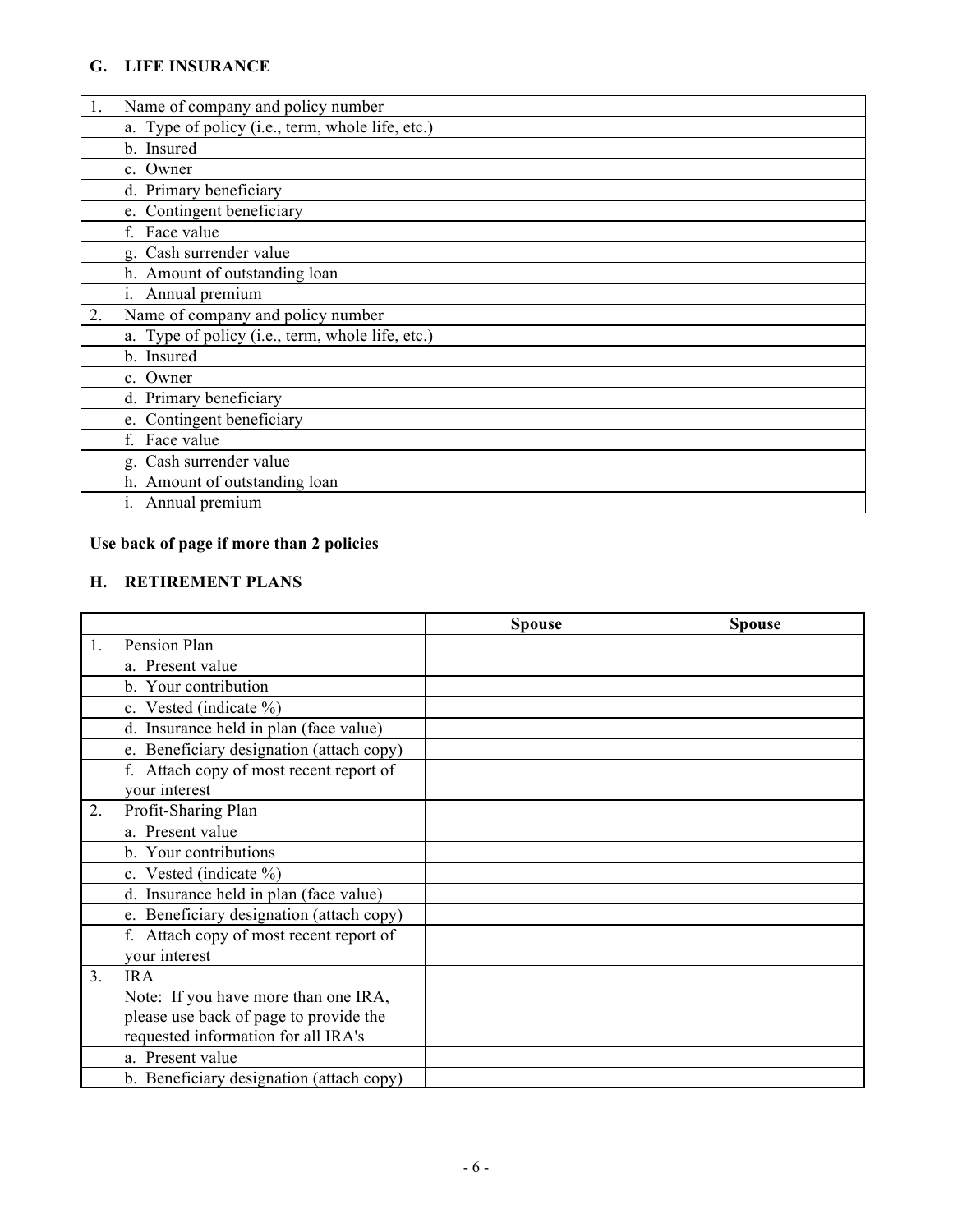|    | c. Where held (name of bank, brokerage      |  |
|----|---------------------------------------------|--|
|    | house, or money management firm)            |  |
|    | d. Type of account (custody or trust)       |  |
|    | e. Type of investments                      |  |
|    |                                             |  |
|    | f. Has any irrevocable election been        |  |
|    | made? (if so, attach a copy of the election |  |
|    | form)                                       |  |
|    | g. What is the taxable amount and the       |  |
|    | non-taxable basis? (attach a copy of Form   |  |
|    | 8606, if filed, from last year's income tax |  |
|    | return)                                     |  |
|    | h. Is this an "inherited" IRA?              |  |
| 4. | Keogh                                       |  |
|    | a, Present Value                            |  |
|    | b. Beneficiary designation (attach copy)    |  |
| 5. | <b>Other Retirement Plans</b>               |  |
| 6. | Deferred compensation plans                 |  |
|    |                                             |  |

### **I. LIABILITIES**

|                  |                            | <b>Spouse</b> | <b>Spouse</b> | Joint |
|------------------|----------------------------|---------------|---------------|-------|
|                  | Home mortgage              |               |               |       |
|                  | a. Balance due             |               |               |       |
|                  | b. Interest rate           |               |               |       |
| $\mathcal{D}$    | Bank loans                 |               |               |       |
|                  |                            |               |               |       |
| 3.               | Contingent liabilities     |               |               |       |
|                  | (guaranty, indemnity       |               |               |       |
|                  | agreements)                |               |               |       |
| $\overline{4}$ . | Other debts or obligations |               |               |       |
|                  | (describe below)           |               |               |       |

**J. APPROXIMATE ANNUAL INCOME** (include income from all sources, e.g., salary fees, commissions, interest, dividends, pension): P1: P2: interest, dividends, pension):

#### **K. MISCELLANEOUS**

| Attach copies of your current wills.                                                                      |
|-----------------------------------------------------------------------------------------------------------|
| Attach copies of all trust agreements in which you or a member of your immediate family have an interest, |
| whether as beneficiary, fiduciary, or holder of a power of appointment.                                   |
| Attach copies of all trust agreements in which you or a member of your immediate family have an interest, |
| whether as beneficiary, fiduciary, or holder of a power of appointment.                                   |